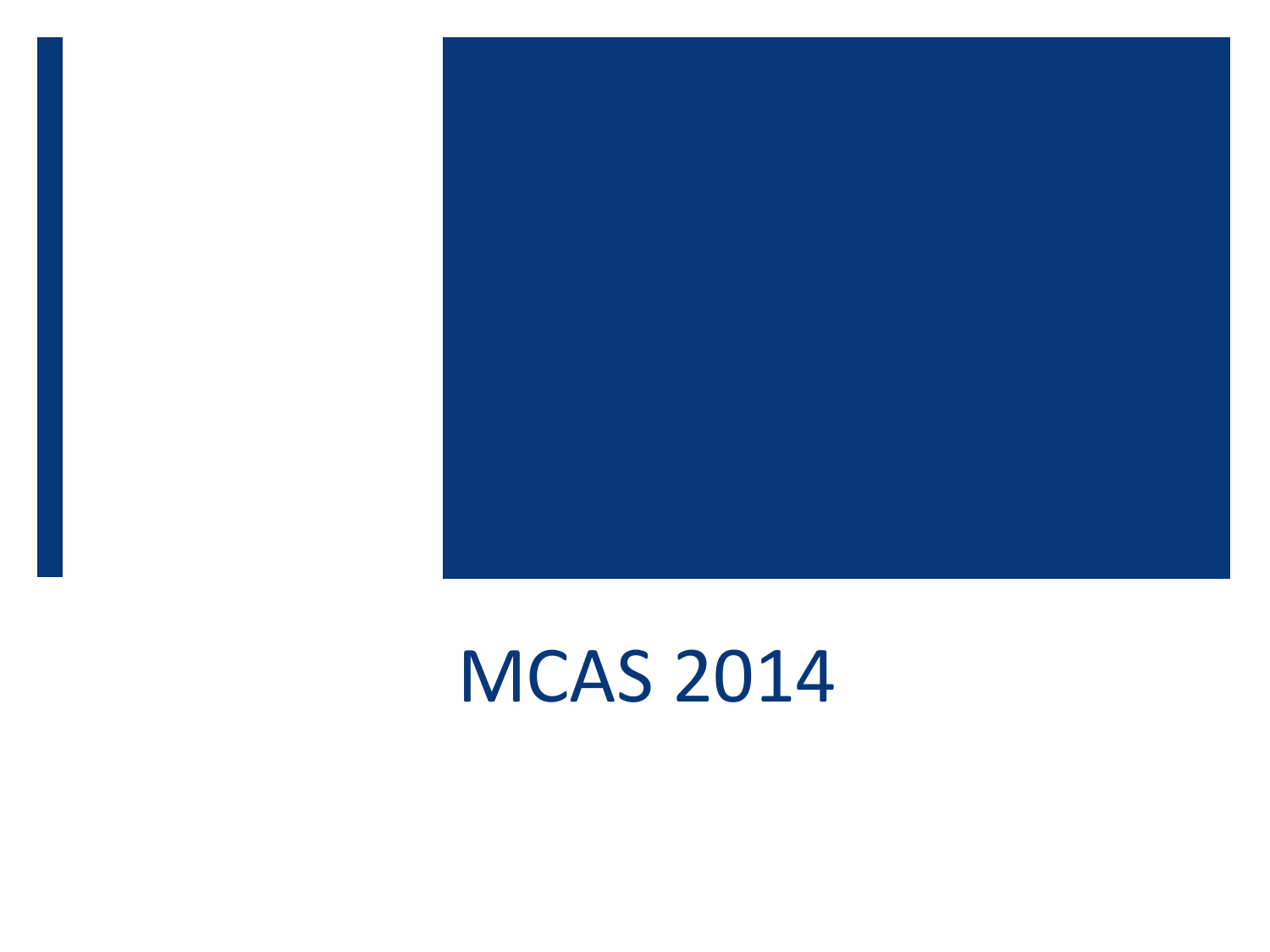## MCAS 2014 Big Ideas

- Much of MCAS will be replaced by PARCC this year
- Student achievement data:
	- most students are doing very well
	- achievement gaps persist
	- we've made some progress towards narrowing achievement gaps
- District accountability levels confirm that achievement gaps persist
- Student growth confirms that achievement gaps persist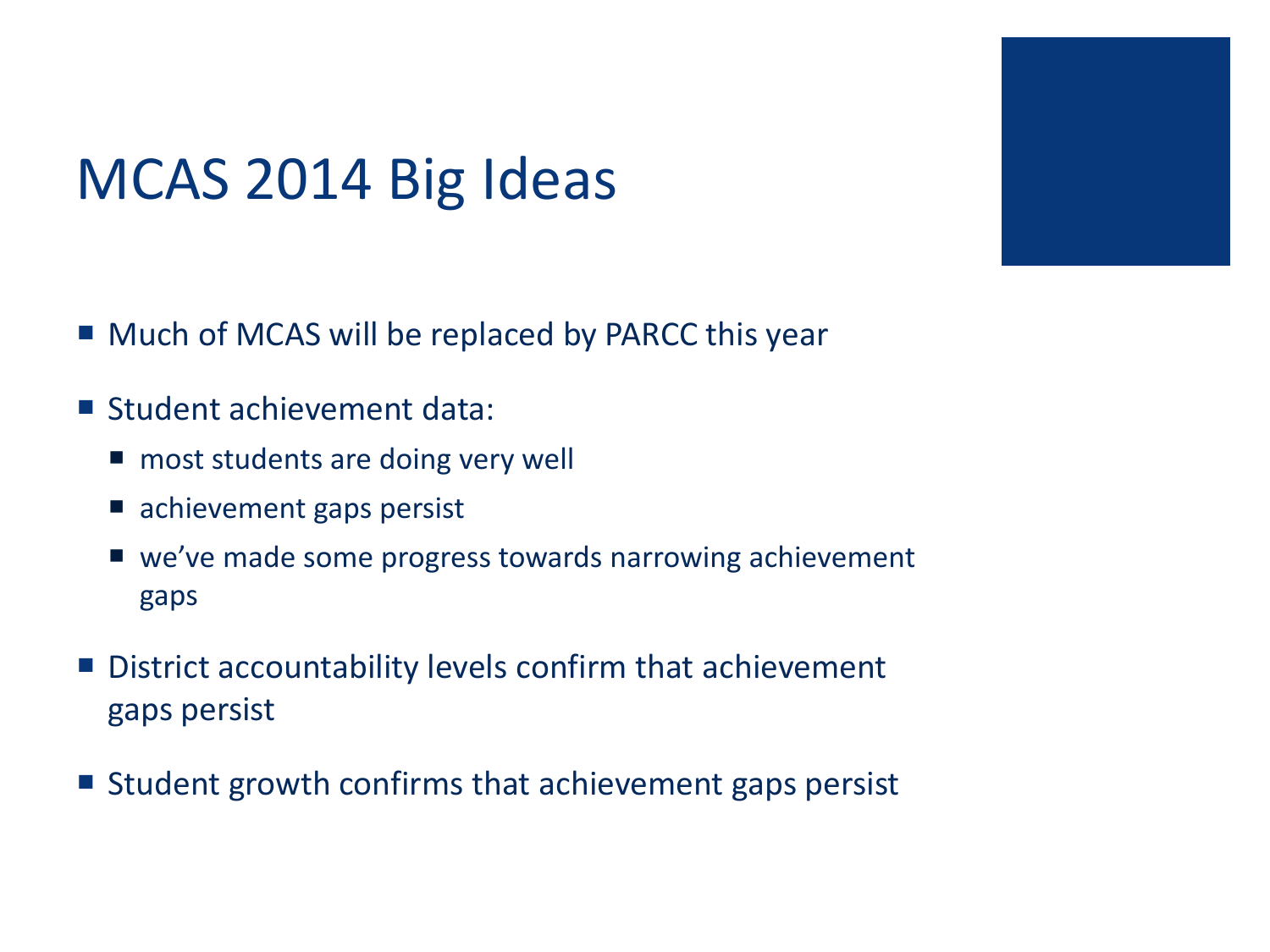## Sun-setting MCAS

| Discipline/Grade                      | 4 | 5 | 6 | 8 | 9 | 10 |
|---------------------------------------|---|---|---|---|---|----|
| <b>English Language Arts</b>          |   |   |   |   |   |    |
| <b>Mathematics</b>                    |   |   |   |   |   |    |
| Science and<br>Technology/Engineering |   |   |   |   |   |    |

#### **MCAS**

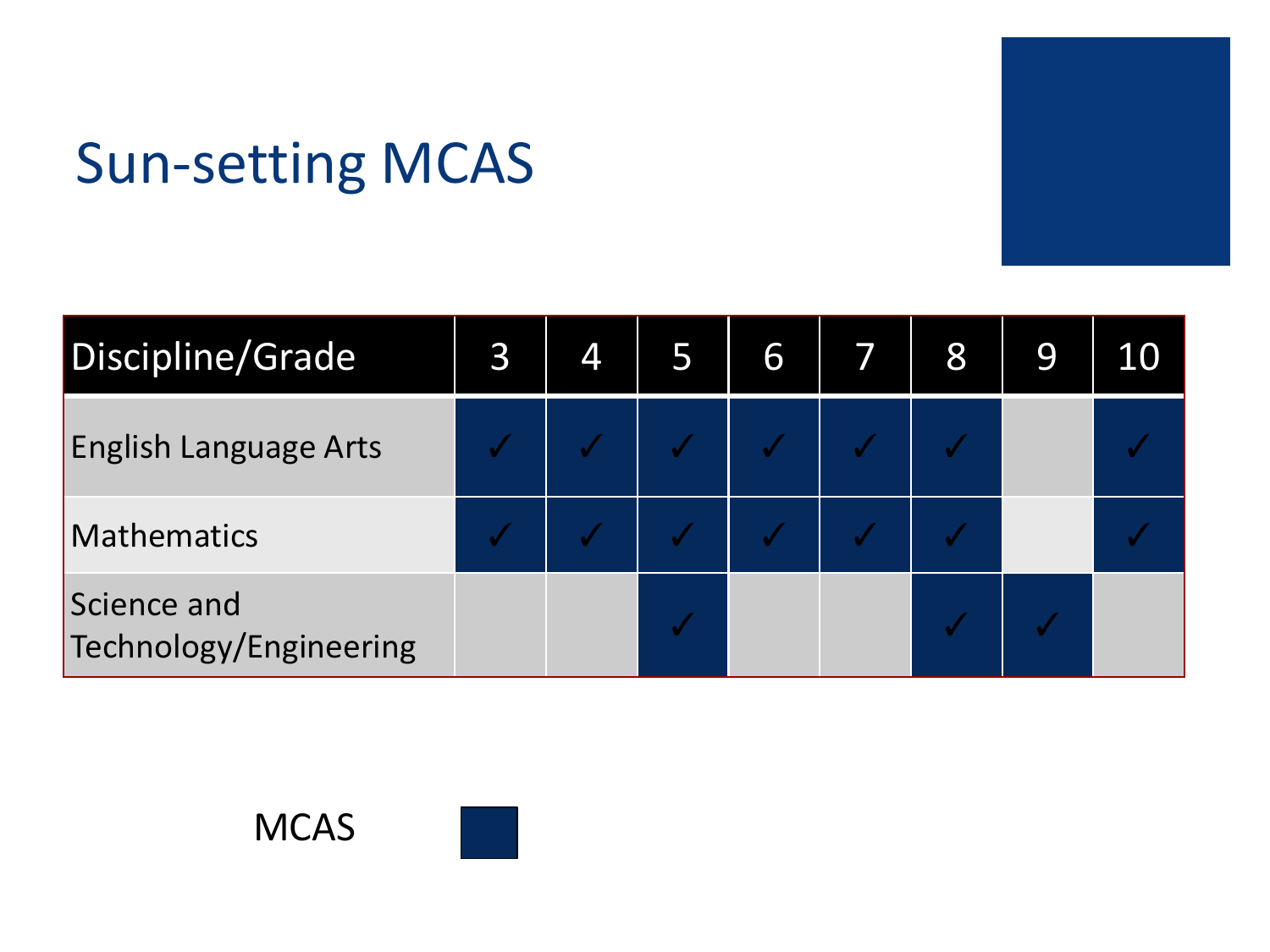#### Transition to PARCC

| Discipline/Grade                      | 4 | 6 | 7 | 8 | 9 | 10 |
|---------------------------------------|---|---|---|---|---|----|
| <b>English Language Arts</b>          |   |   |   |   |   |    |
| <b>Mathematics</b>                    |   |   |   |   |   |    |
| Science and<br>Technology/Engineering |   |   |   |   |   |    |

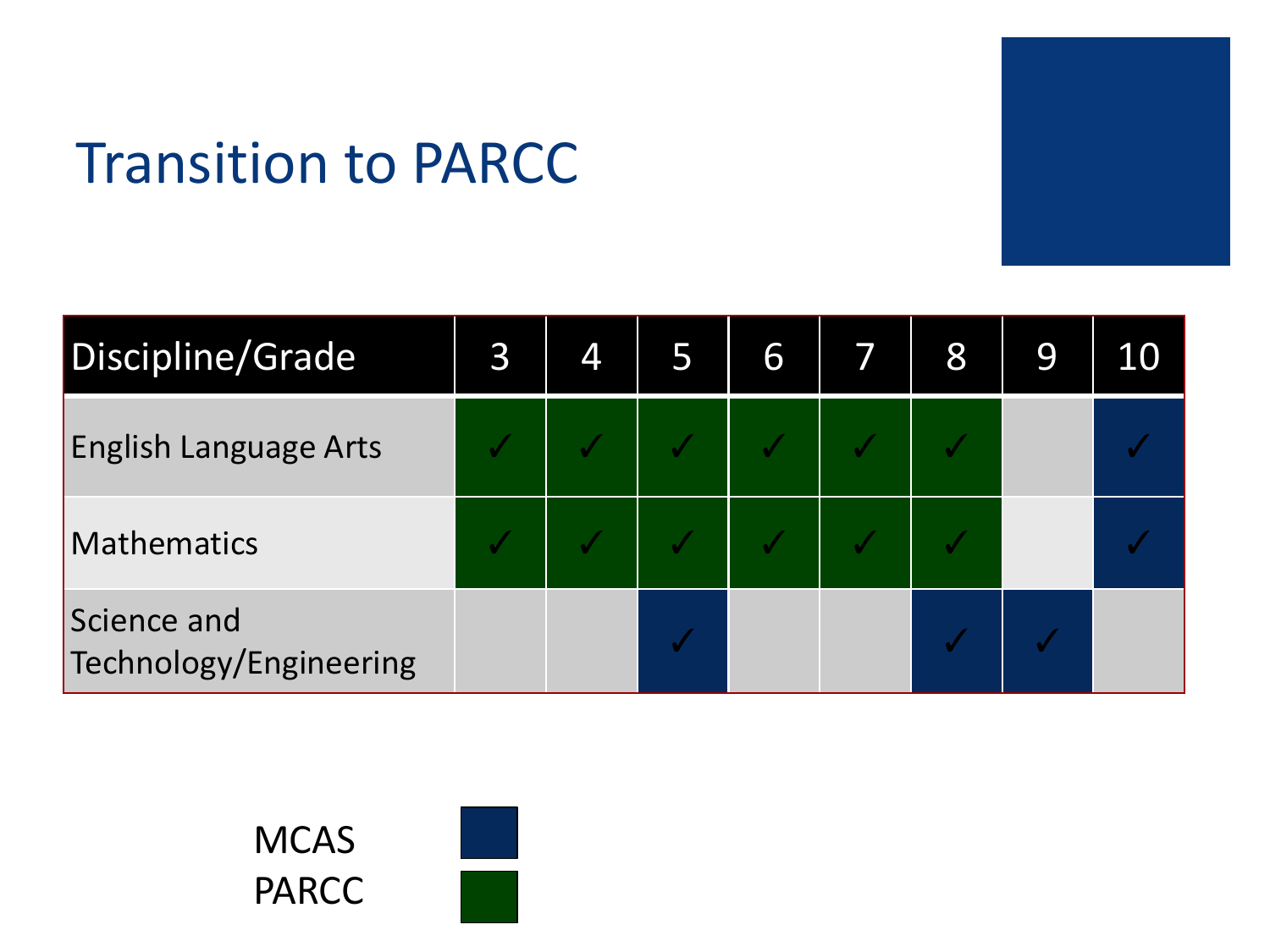# Closing Proficiency Achievement Gaps

|                                      | <b>Baseline</b><br><b>CPI 2011</b> | 2012 | 2013 | 2014 | 2015 | 2016 | <b>Target</b><br><b>CPI 2017</b> | Improvement<br>Per Year |
|--------------------------------------|------------------------------------|------|------|------|------|------|----------------------------------|-------------------------|
| <b>All Students</b>                  | 94.8                               | 94.6 | 94.8 | 94.9 |      |      | 97.4                             | 0.43                    |
| Asian                                | 96.1                               | 95.6 | 96   | 96.1 |      |      | 98.1                             | 0.33                    |
| African<br>American/Black            | 83.3                               | 82   | 83.5 | 84   |      |      | 91.7                             | 1.40                    |
| Hispanic/Latino                      | 86.7                               | 88   | 88.3 | 89.3 |      |      | 93.4                             | 1.12                    |
| Multi-race, Non-<br><b>Hispanic</b>  | 95.9                               | 96.2 | 95.8 | 95.9 |      |      | 98                               | 0.35                    |
| White                                | 96.2                               | 96.1 | 96   | 96   |      |      | 98.1                             | 0.32                    |
| <b>High Needs</b>                    | 86.7                               | 94.6 | 94.8 | 94.9 |      |      | 97.4                             | 1.12                    |
| Low Income                           | 84.2                               | 86.5 | 86.2 | 87   |      |      | 93.4                             | 1.32                    |
| <b>ELL and Former</b><br><b>ELL</b>  | 84.8                               | 84.1 | 85   | 85.5 |      |      | 92.1                             | 1.27                    |
| Students with<br><b>Disabilities</b> | 84.2                               | 86.6 | 87.6 | 88.8 |      |      | 92.4                             | 1.32                    |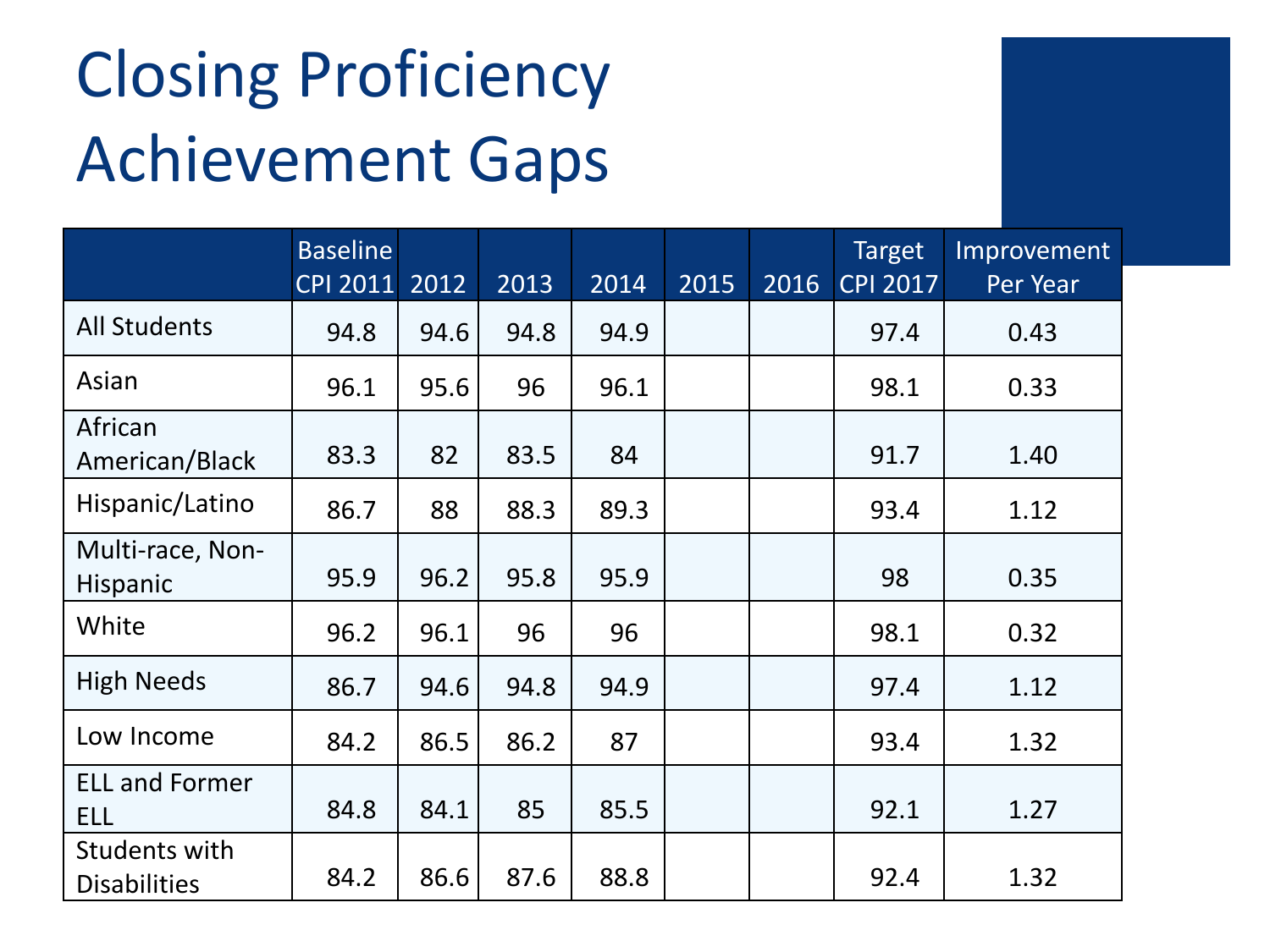## Student Growth

- Measured by Student Growth Percentile – SGP
- SGP computed for each student Grade 4 – 10 in Mathematics and English Language Arts
- $\blacksquare$  relative growth a student made compared to other students with the same achievement history
- Median Student Growth Percentile is 50.
- SGP above 60 and below 40 are considered significant.

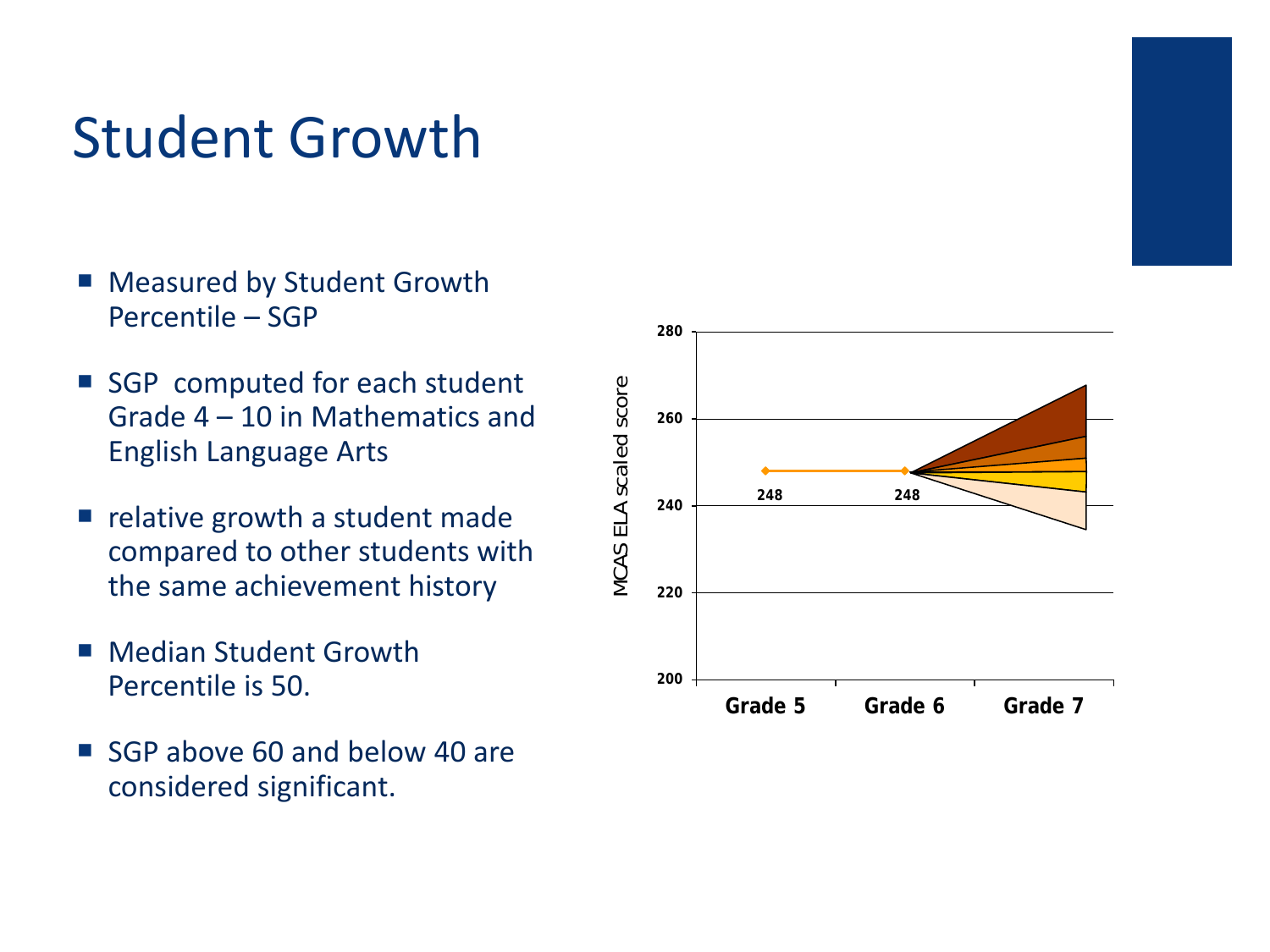# Median Student Growth Percentiles Over 60

#### **Mathematics**

- Burr
- $\blacksquare$  Franklin
- Horace Mann
- **Example 1** Lincoln Eliot
- Mason-Rice
- **Memorial Spaulding**
- **Peirce**
- Ward
- Zervas

#### English Language Arts

- Countryside
- $\blacksquare$  Franklin
- **Example 1** Lincoln-Eliot
- Mason Rice
- **Peirce**
- Ward
- **Newton South**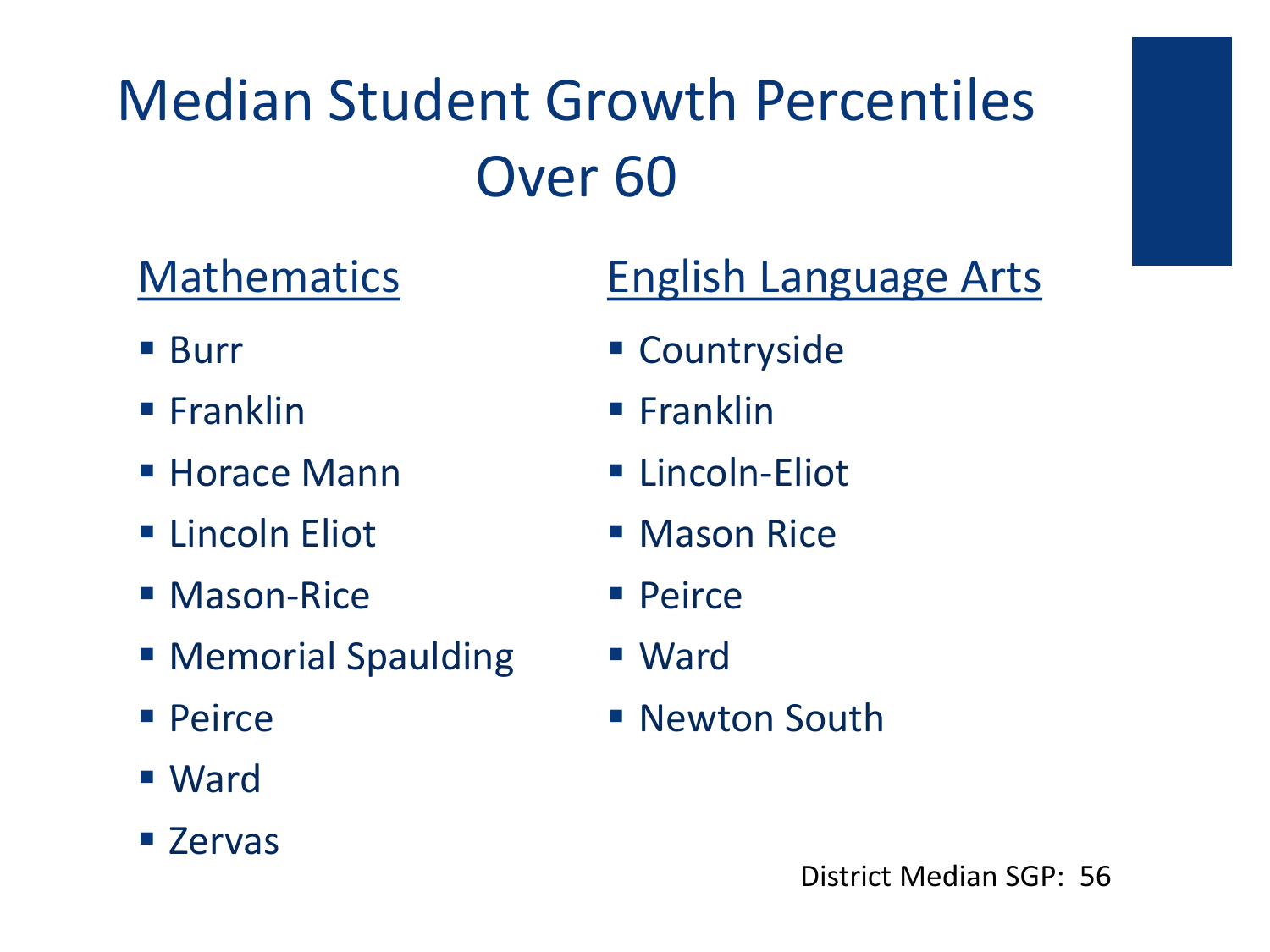### Percent of Students Scoring Proficient or Higher on the 2014 ELA MCAS

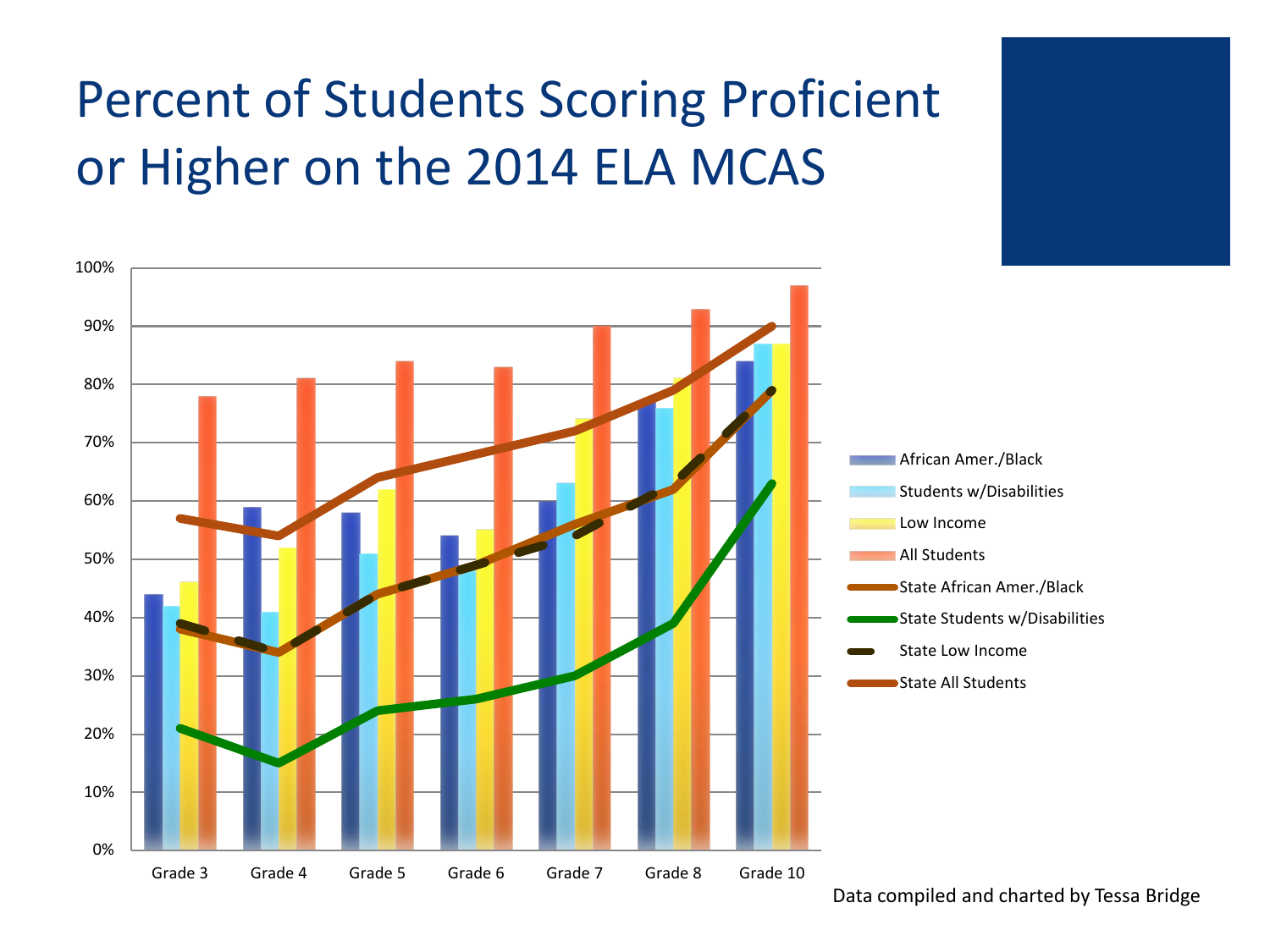#### Percent of Students Scoring Proficient or Higher on the 2014 ELA MCAS

|                                         |     |     |     |     |     |     | Grade 3 Grade 4 Grade 5 Grade 6 Grade 7 Grade 8 Grade 10 |
|-----------------------------------------|-----|-----|-----|-----|-----|-----|----------------------------------------------------------|
| <b>NPS African</b><br>American/Black    | 44% | 59% | 58% | 54% | 60% | 77% | 84%                                                      |
| <b>NPS Students</b><br>w/Disabilities   | 42% | 41% | 51% | 48% | 63% | 76% | 87%                                                      |
| NPS Low Income                          | 46% | 52% | 62% | 55% | 74% | 81% | 87%                                                      |
| <b>NPS All Students</b>                 | 78% | 81% | 84% | 83% | 90% | 93% | 97%                                                      |
| State African American/<br><b>Black</b> | 38% | 34% | 44% | 49% | 56% | 62% | 79%                                                      |
| <b>State Students</b><br>w/Disabilities | 21% | 15% | 24% | 26% | 30% | 39% | 63%                                                      |
| State Low Income                        | 39% | 34% | 44% | 49% | 54% | 63% | 79%                                                      |
| <b>State All Students</b>               | 57% | 54% | 64% | 68% | 72% | 79% | 90%                                                      |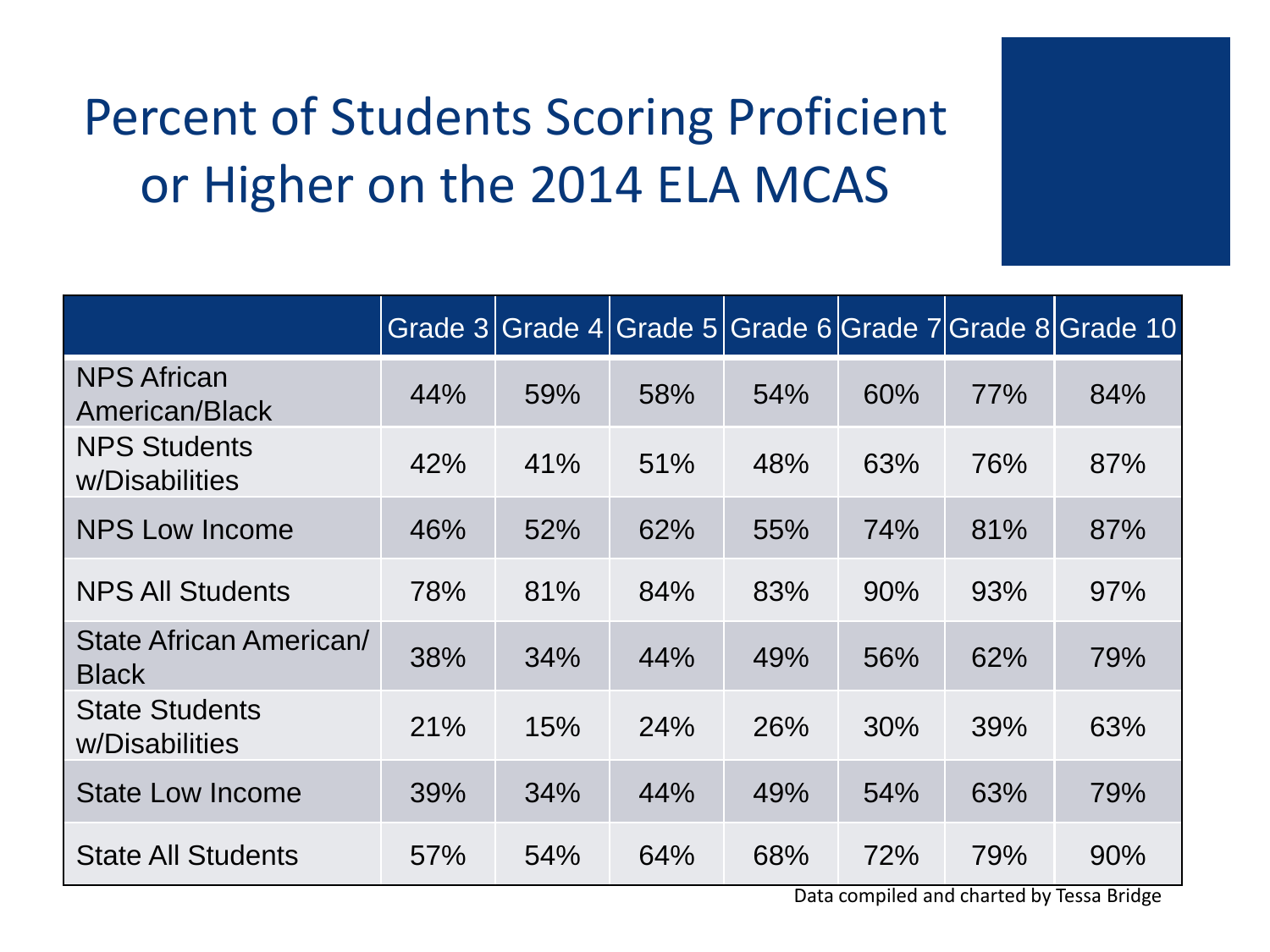## Percent of Students Scoring Proficient or Higher on the 2014 Math MCAS